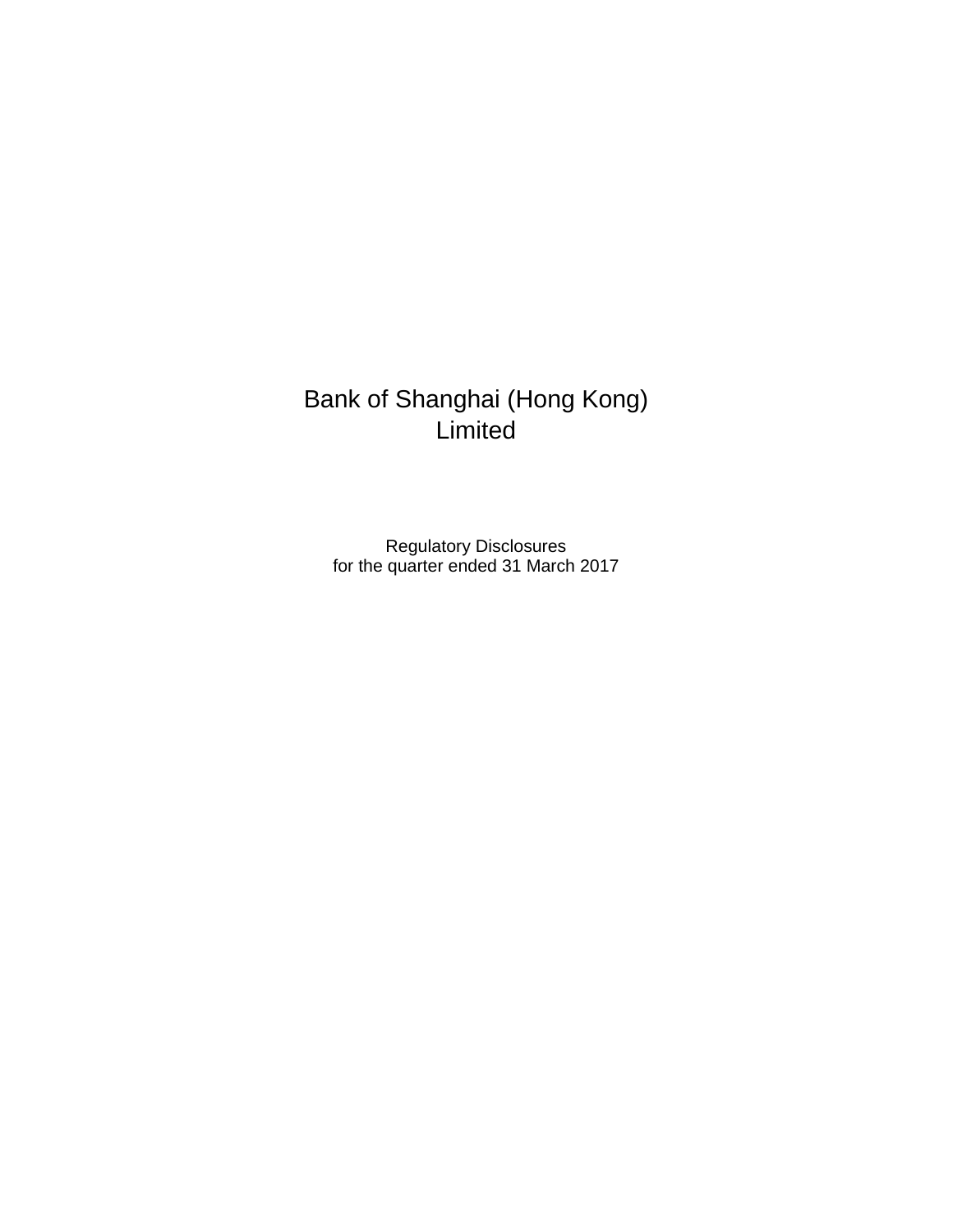| <b>Contents</b>                  | Page(s) |
|----------------------------------|---------|
|                                  |         |
| Capital Adequacy Ratios          | 1       |
| Leverage Ratio                   | 2       |
| Overview of Risk-weighted amount | $2 - 3$ |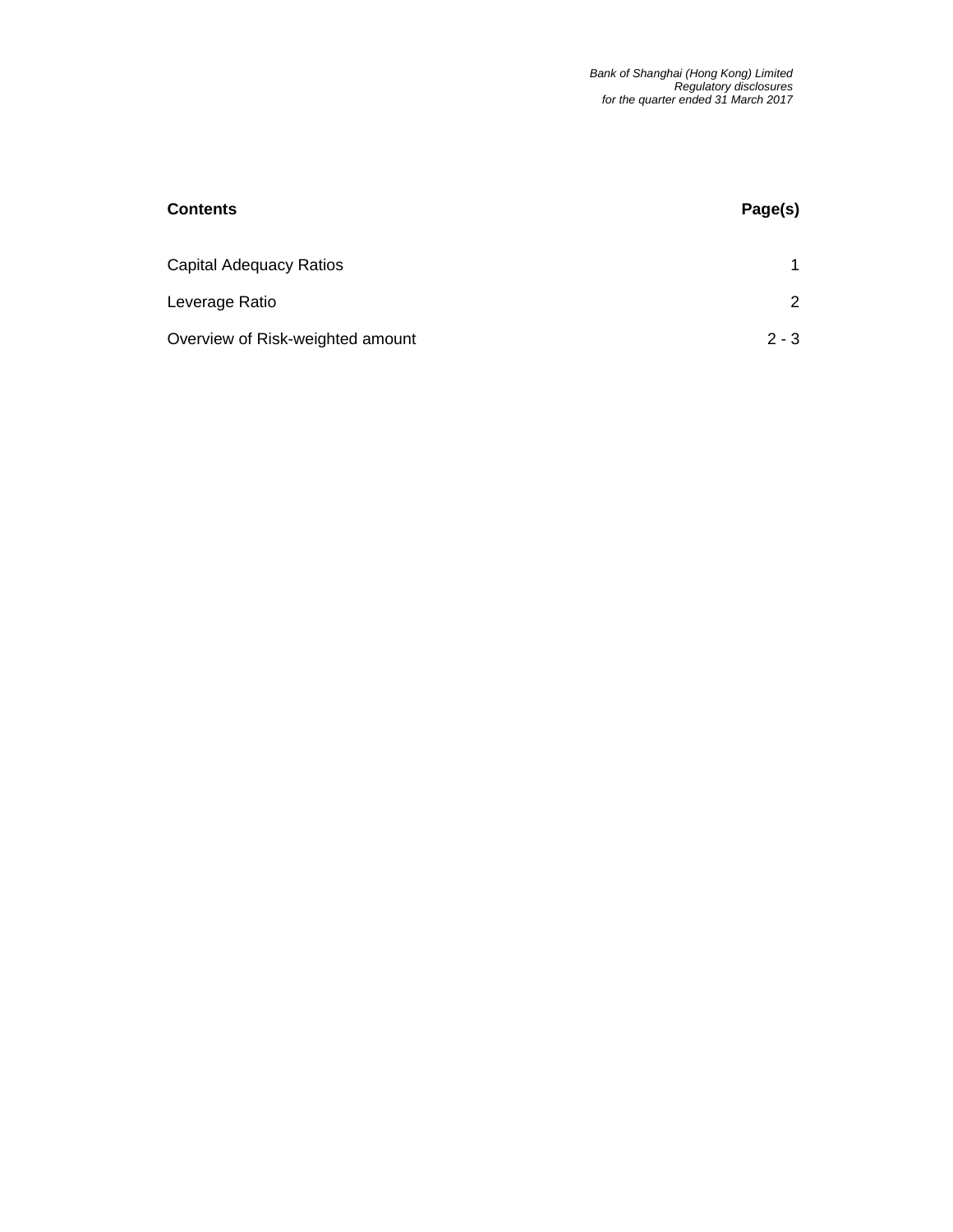This document contains Pillar 3 disclosures of Bank of Shanghai (Hong Kong) Limited (the "Company") relating to capital adequacy ratios, leverage ratio and risk-weighted amount ("RWA") by risk types. The following disclosures are prepared in accordance with the Banking (Disclosure) Rules and standard disclosure templates issued by the Hong Kong Monetary Authority (the "HKMA"). The Company is only required to calculate capital adequacy ratio and leverage ratio on an unconsolidated basis.

## **1 Capital adequacy ratios**

The capital adequacy ratios as at 31 March 2017 and 31 December 2016 were compiled in according with the Banking (Capital) Rules issued by the HKMA.

|                         | 31 March<br>2017<br>℅ | 31 December<br>2016<br>% |
|-------------------------|-----------------------|--------------------------|
| Capital adequacy ratios |                       |                          |
| Common Equity Tier 1    | 27.6<br>27.6          | 30.0                     |
| Tier 1<br>Total         | 28.5                  | 30.0<br>30.9             |
|                         |                       |                          |
|                         | 31 March              | 31 December              |
|                         | 2017                  | 2016                     |
|                         | HK\$'000              | HK\$'000                 |
| Capital                 |                       |                          |
| Common Equity Tier 1    | 4,216,778             | 4,121,288                |
| Tier 1                  | 4,216,778             | 4,121,288                |
| Total                   | 4,354,102             | 4,249,435                |
| <b>Total RWA</b>        | 15,283,674            | 13,733,301               |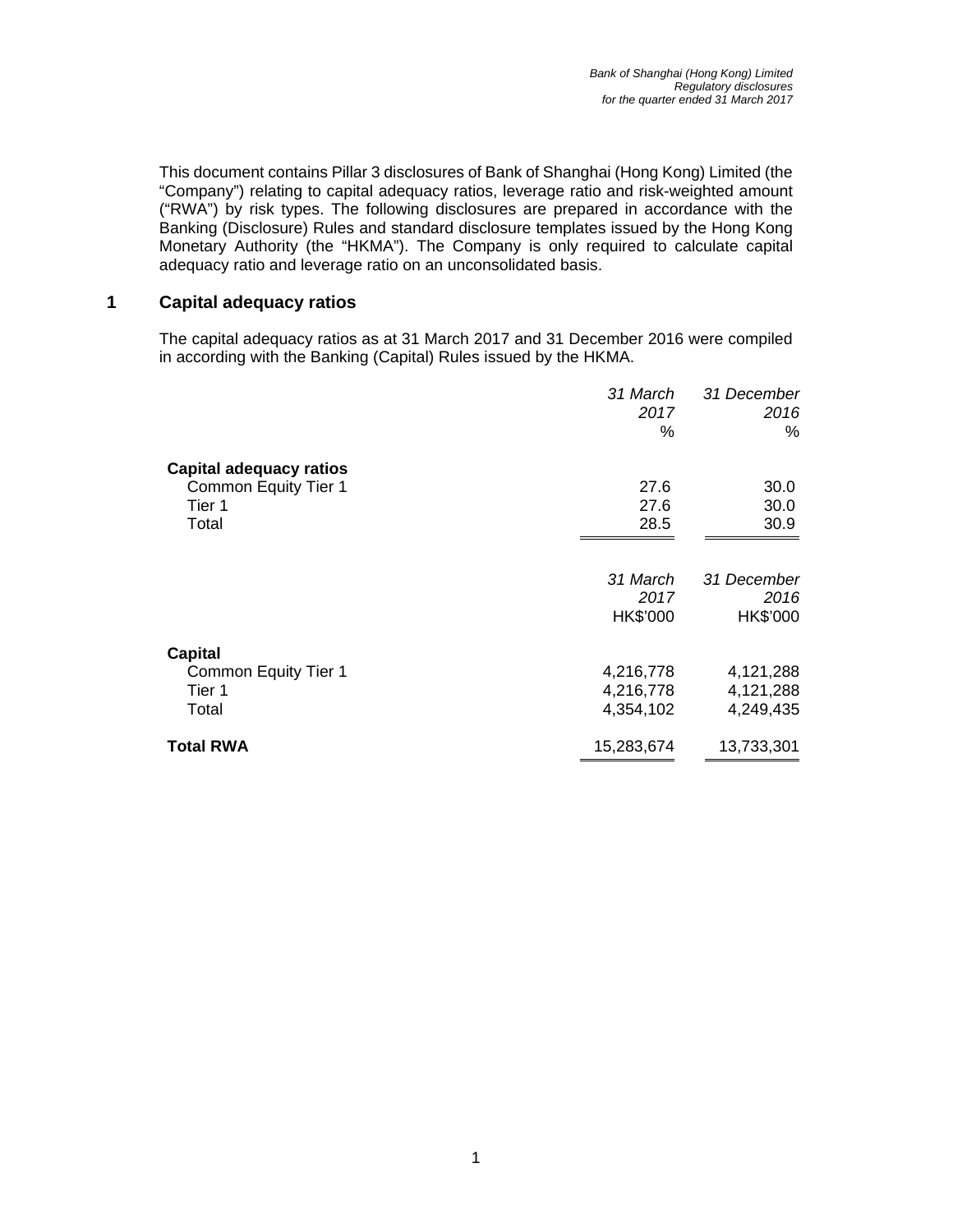## **2 Leverage Ratio**

The Leverage Ratio as at 31 March 2017 and 31 December 2016 was computed in accordance with the Leverage Ratio Framework document issued by the HKMA.

|                                    | 31 March<br>2017<br>%        | 31 December<br>2016<br>%        |
|------------------------------------|------------------------------|---------------------------------|
| Leverage Ratio                     | 17.0                         | 19.3                            |
|                                    | 31 March<br>2017<br>HK\$'000 | 31 December<br>2016<br>HK\$'000 |
| Tier 1 capital<br>Exposure measure | 4,216,778<br>24,815,826      | 4,121,288<br>21,390,754         |

## **3 Overview of Risk-weighted amount**

The table below sets out the RWA by risk types and their corresponding capital requirements (i.e. 8% of the RWA):

|                |                                                                     | <b>RWA</b>       |                     | Minimum<br>capital<br>requirements |
|----------------|---------------------------------------------------------------------|------------------|---------------------|------------------------------------|
|                |                                                                     | 31 March<br>2017 | 31 December<br>2016 | 31 March<br>2017                   |
|                |                                                                     | <b>HK\$ '000</b> | HK\$'000            | HK\$'000                           |
| 1              | Credit risk for non-securitization exposures                        | 13,496,423       | 12,046,734          | 1,079,714                          |
| $\overline{2}$ | Of which STC approach                                               | 13,496,423       | 12,046,734          | 1,079,714                          |
| 2a             | Of which BSC approach                                               |                  |                     |                                    |
| 3              | Of which IRB approach                                               |                  |                     |                                    |
| 4              | Counterparty credit risk                                            | 5,326            | 8,959               | 426                                |
| 5              | Of which SA-CCR                                                     |                  |                     |                                    |
| 5a             | Of which CEM                                                        | 3,401            | 5,096               | 272                                |
| 6              | Of which IMM(CCR) approach                                          |                  |                     |                                    |
| 7              | Equity exposures in banking book under the market-based<br>approach |                  |                     |                                    |
| 8              | CIS exposures - LTA                                                 |                  |                     |                                    |
| 9              | CIS exposures - MBA                                                 |                  |                     |                                    |
| 10             | CIS exposures - FBA                                                 |                  |                     |                                    |
| 11             | Settlement risk                                                     |                  |                     |                                    |
| 12             | Securitization exposures in banking book                            |                  |                     |                                    |
| 13             | Of which IRB(S) approach - ratings-based method                     |                  |                     |                                    |
| 14             | Of which IRB(S) approach - supervisory formula method               |                  |                     |                                    |
| 15             | Of which STC(S) approach                                            |                  |                     |                                    |
| 16             | Market risk                                                         | 983,250          | 1,000,200           | 78,660                             |
| 17             | Of which STM approach                                               | 983,250          | 1,000,200           | 78,660                             |
| 18             | Of which IMM approach                                               |                  |                     |                                    |
| 19             | Operational risk                                                    | 491,525          | 399,738             | 39,322                             |